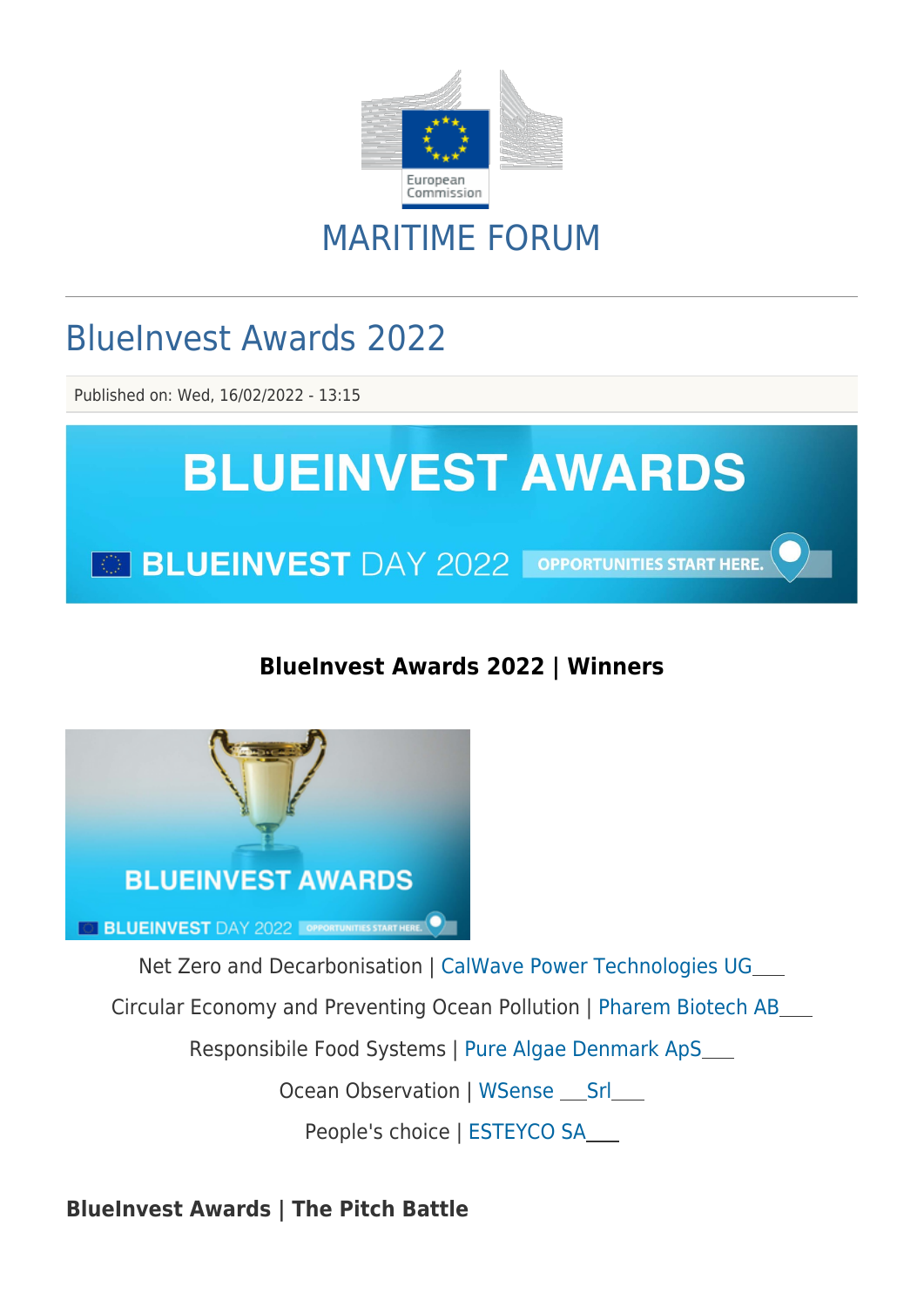This year's BlueInvest awards will feature SMEs and start-ups competing in the following 4 categories:

#### **Category 1 | Net Zero and Decarbonisation**

This category covers innovative technologies in the field of ocean renewable energy, from offshore wind to wave energy to hydrogen solutions.



#### **Category 2 | Circular Economy and Preventing Ocean Pollution**

This category covers next generation technologies, products, and circular models in the field of marine waste management and ocean pollution reduction.



### **Category 3 | Responsible Food Systems**

This category covers innovative new food and feed from aquaculture and renewable aquatic biological resources (alternative seafood, alternative food & feed, alternative proteins, marine, flora and seaweed).



#### **Category 4 | Ocean Observation**

This category covers new products, technologies and AI-based solutions for ocean observation from the marine data collection, storage to analysis.